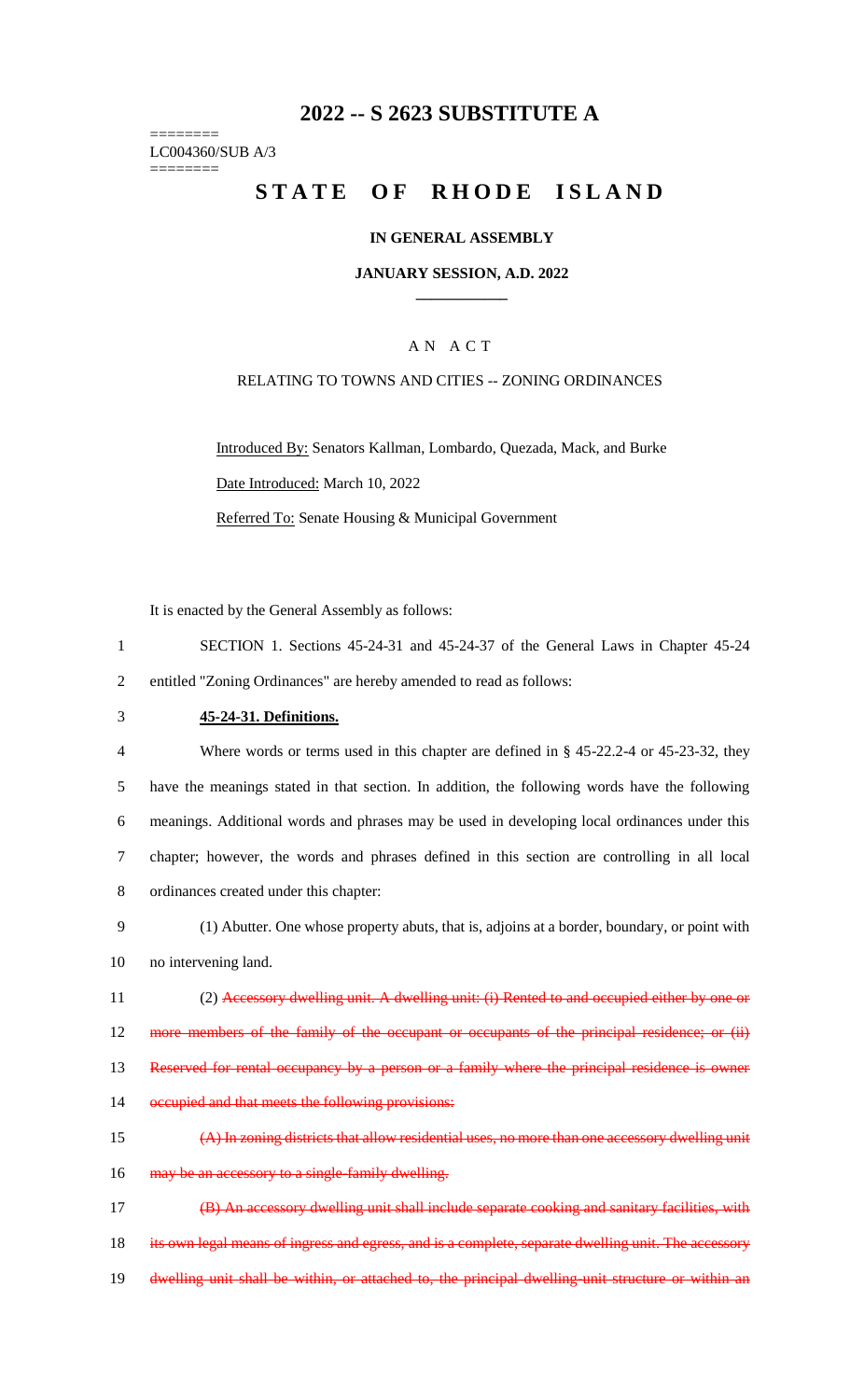existing structure, such as a garage or barn, and designed so that the appearance of the principal structure remains that of a one-family residence. Accessory dwelling unit (ADU). A residential living unit on the same parcel where the primary use is a legally established single-unit or multi- unit dwelling. An ADU provides complete independent living facilities for one or more persons. It may take various forms including, but not limited to: a detached unit; a unit that is part of an accessory structure, such as a detached garage; or a unit that is part of an expanded or remodeled primary dwelling. (3) Accessory use. A use of land or of a building, or portion thereof, customarily incidental and subordinate to the principal use of the land or building. An accessory use may be restricted to the same lot as the principal use. An accessory use shall not be permitted without the principal use to which it is related. (4) Aggrieved party. An aggrieved party, for purposes of this chapter, shall be: (i) Any person, or persons, or entity, or entities, who or that can demonstrate that his, her, or its property will be injured by a decision of any officer or agency responsible for administering the zoning ordinance of a city or town; or (ii) Anyone requiring notice pursuant to this chapter. (5) Agricultural land. "Agricultural land," as defined in § 45-22.2-4. (6) Airport hazard area. "Airport hazard area," as defined in § 1-3-2. (7) Applicant. An owner, or authorized agent of the owner, submitting an application or appealing an action of any official, board, or agency. (8) Application. The completed form, or forms, and all accompanying documents, exhibits, and fees required of an applicant by an approving authority for development review, approval, or permitting purposes. (9) Buffer. Land that is maintained in either a natural or landscaped state, and is used to screen or mitigate the impacts of development on surrounding areas, properties, or rights-of-way. (10) Building. Any structure used or intended for supporting or sheltering any use or occupancy. (11) Building envelope. The three-dimensional space within which a structure is permitted to be built on a lot and that is defined by regulations governing building setbacks, maximum height, and bulk; by other regulations; or by any combination thereof. (12) Building height. For a vacant parcel of land, building height shall be measured from the average, existing-grade elevation where the foundation of the structure is proposed. For an existing structure, building height shall be measured from average grade taken from the outermost four (4) corners of the existing foundation. In all cases, building height shall be measured to the top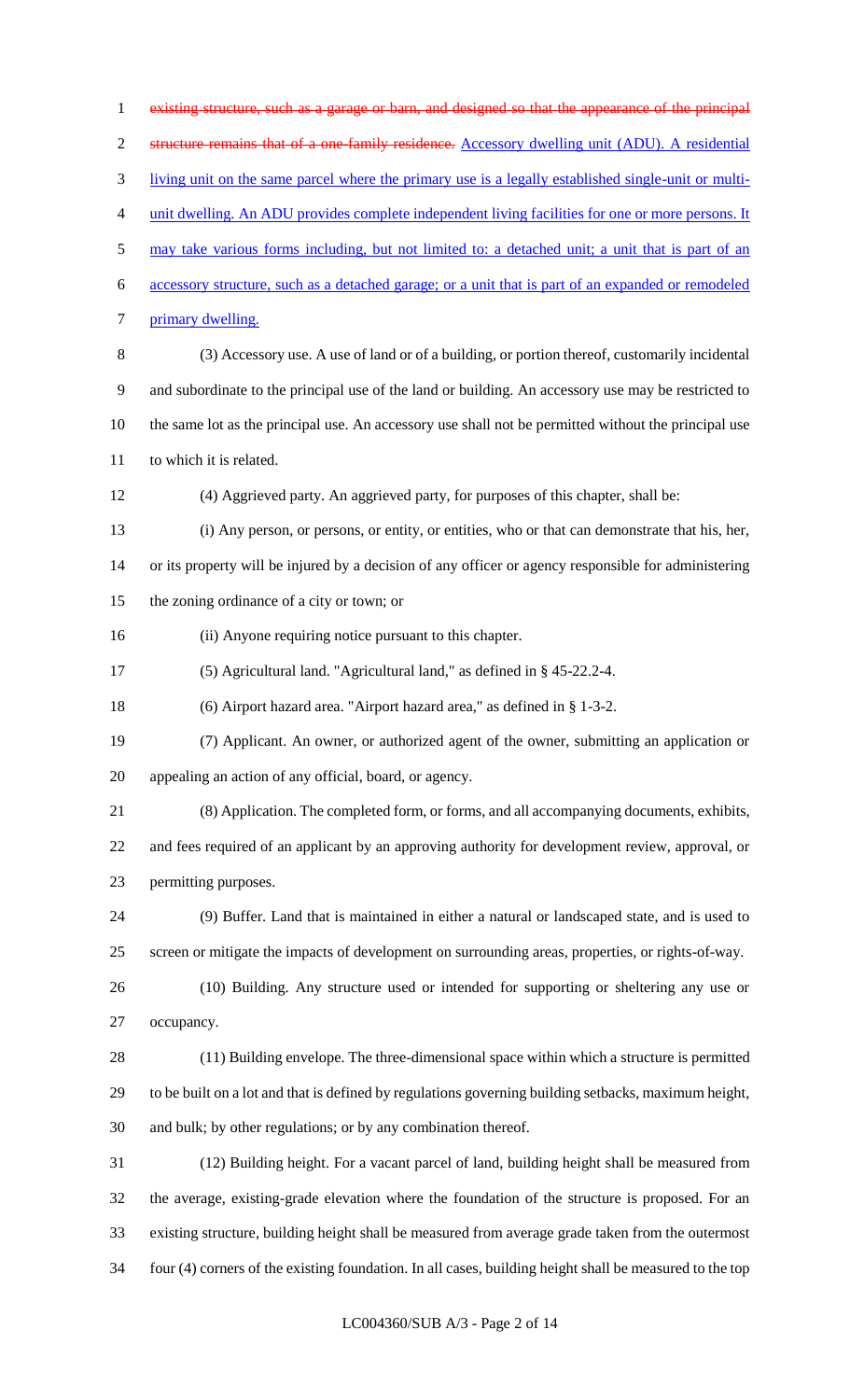of the highest point of the existing or proposed roof or structure. This distance shall exclude spires, chimneys, flag poles, and the like. For any property or structure located in a special flood hazard area, as shown on the official FEMA Flood Insurance Rate Maps (FIRMs), or depicted on the Rhode Island coastal resources management council (CRMC) suggested design elevation three foot (3') sea level rise (CRMC SDE 3 SLR) map as being inundated during a one-hundred-year (100) storm, the greater of the following amounts, expressed in feet, shall be excluded from the building height calculation:

 (i) The base flood elevation on the FEMA FIRM plus up to five feet (5') of any utilized or proposed freeboard, less the average existing grade elevation; or

 (ii) The suggested design elevation as depicted on the CRMC SDE 3 SLR map during a one-hundred-year (100) storm, less the average existing grade elevation. CRMC shall reevaluate the appropriate suggested design elevation map for the exclusion every ten (10) years, or as otherwise necessary.

 (13) Cluster. A site-planning technique that concentrates buildings in specific areas on the site to allow the remaining land to be used for recreation, common open space, and/or preservation of environmentally, historically, culturally, or other sensitive features and/or structures. The techniques used to concentrate buildings shall be specified in the ordinance and may include, but are not limited to, reduction in lot areas, setback requirements, and/or bulk requirements, with the resultant open land being devoted by deed restrictions for one or more uses. Under cluster development, there is no increase in the number of lots that would be permitted under conventional development except where ordinance provisions include incentive bonuses for certain types or conditions of development.

(14) Common ownership. Either:

 (i) Ownership by one or more individuals or entities in any form of ownership of two (2) or more contiguous lots; or

 (ii) Ownership by any association (ownership may also include a municipality) of one or more lots under specific development techniques.

28 (15) Community residence. A home or residential facility where children and/or adults reside in a family setting and may or may not receive supervised care. This does not include halfway houses or substance-use-disorder-treatment facilities. This does include, but is not limited to, the following:

 (i) Whenever six (6) or fewer children or adults with intellectual and/or developmental disability reside in any type of residence in the community, as licensed by the state pursuant to chapter 24 of title 40.1. All requirements pertaining to local zoning are waived for these community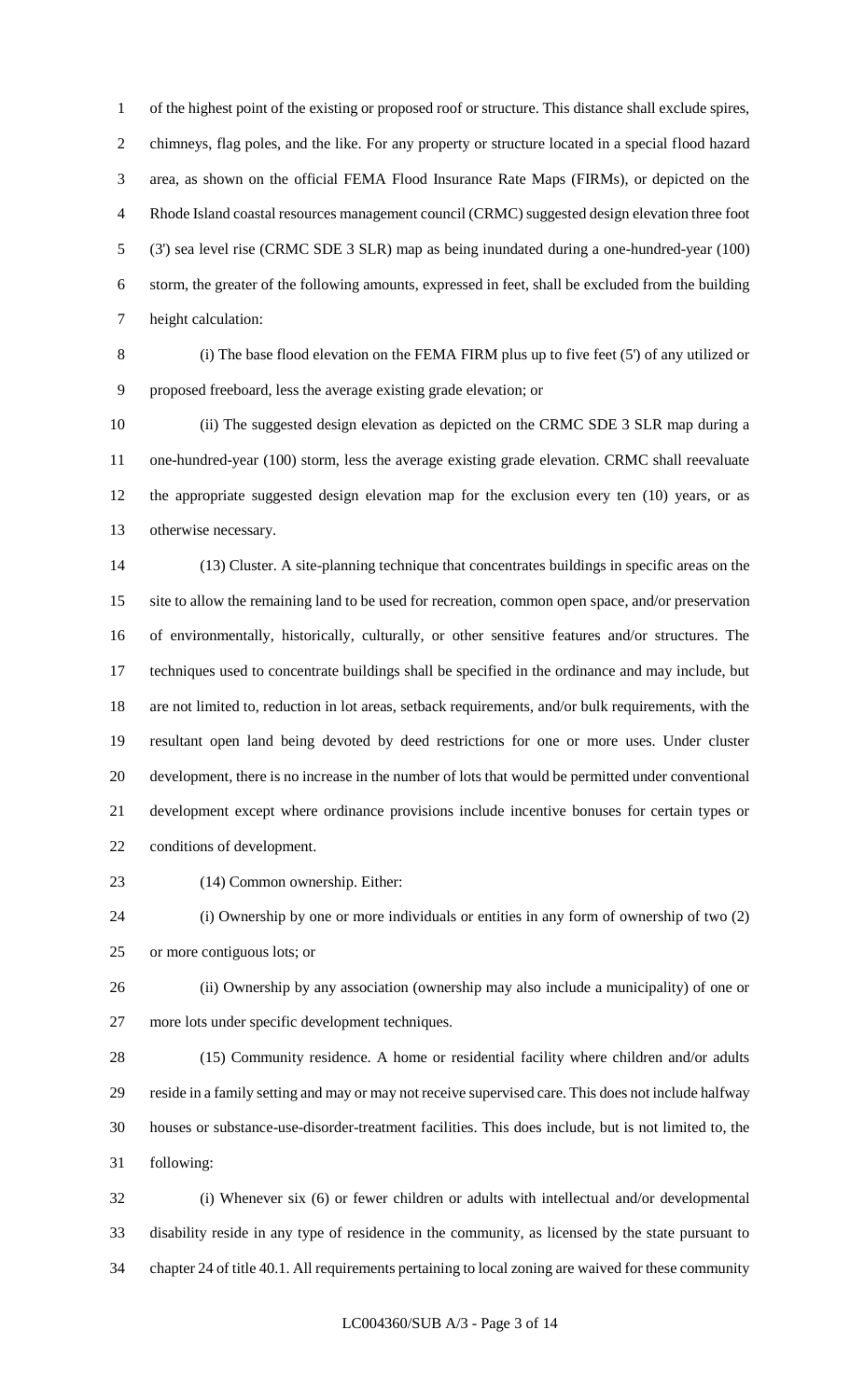residences;

 (ii) A group home providing care or supervision, or both, to not more than eight (8) persons with disabilities, and licensed by the state pursuant to chapter 24 of title 40.1;

 (iii) A residence for children providing care or supervision, or both, to not more than eight (8) children, including those of the caregiver, and licensed by the state pursuant to chapter 72.1 of title 42;

 (iv) A community transitional residence providing care or assistance, or both, to no more than six (6) unrelated persons or no more than three (3) families, not to exceed a total of eight (8) persons, requiring temporary financial assistance, and/or to persons who are victims of crimes, abuse, or neglect, and who are expected to reside in that residence not less than sixty (60) days nor more than two (2) years. Residents will have access to, and use of, all common areas, including eating areas and living rooms, and will receive appropriate social services for the purpose of fostering independence, self-sufficiency, and eventual transition to a permanent living situation.

 (16) Comprehensive plan. The comprehensive plan adopted and approved pursuant to chapter 22.2 of this title and to which any zoning adopted pursuant to this chapter shall be in compliance.

 (17) Day care -- Daycare center. Any other daycare center that is not a family daycare home.

 (18) Day care -- Family daycare home. Any home, other than the individual's home, in which day care in lieu of parental care or supervision is offered at the same time to six (6) or less individuals who are not relatives of the caregiver, but may not contain more than a total of eight (8) individuals receiving day care.

(19) Density, residential. The number of dwelling units per unit of land.

 (20) Development. The construction, reconstruction, conversion, structural alteration, relocation, or enlargement of any structure; any mining, excavation, landfill, or land disturbance; or any change in use, or alteration or extension of the use, of land.

 (21) Development plan review. The process whereby authorized, local officials review the site plans, maps, and other documentation of a development to determine the compliance with the stated purposes and standards of the ordinance.

(22) District. See "zoning-use district."

 (23) Drainage system. A system for the removal of water from land by drains, grading, or other appropriate means. These techniques may include runoff controls to minimize erosion and sedimentation during and after construction or development; the means for preserving surface and groundwaters; and the prevention and/or alleviation of flooding.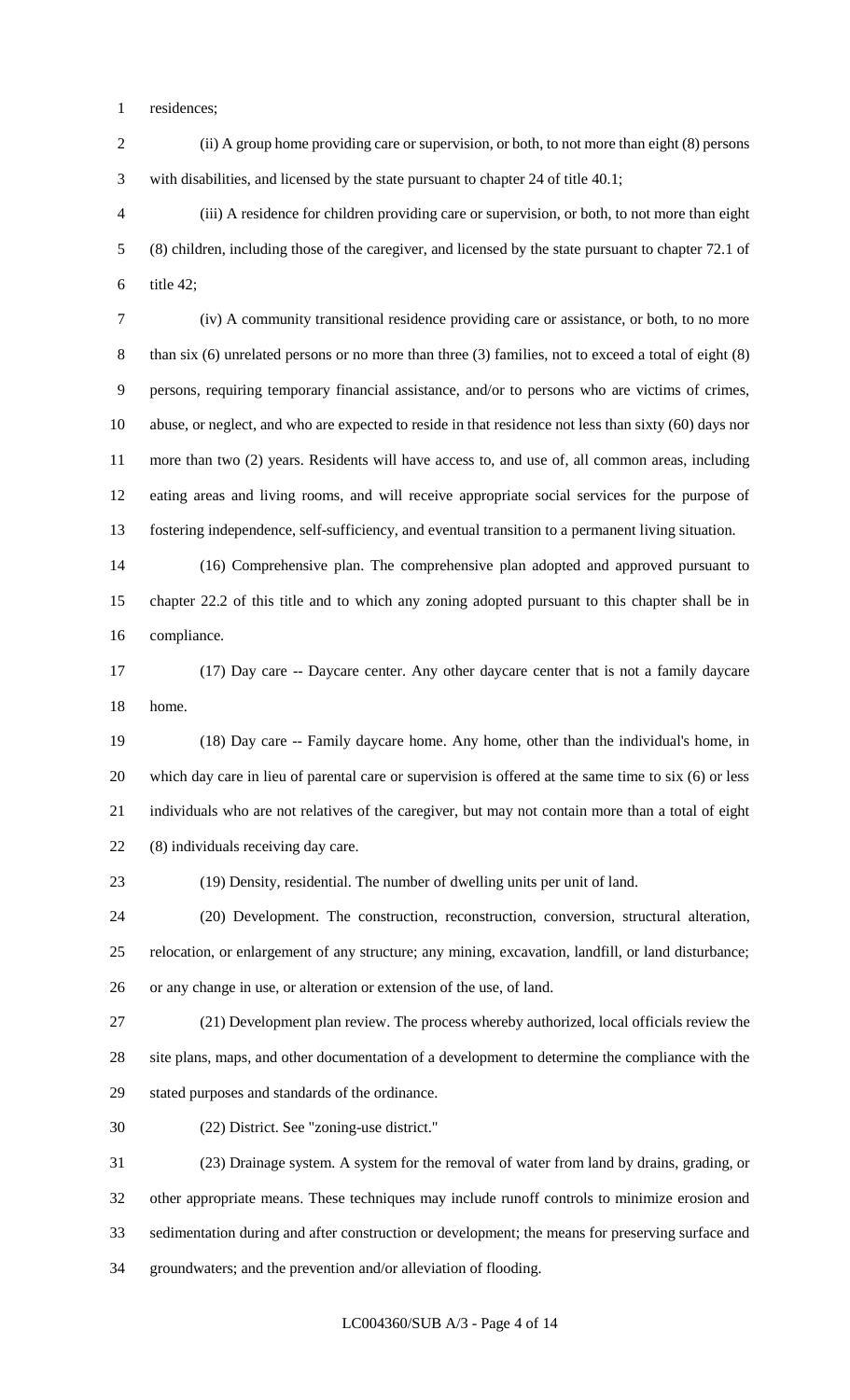(24) Dwelling unit. A structure, or portion of a structure, providing complete, independent living facilities for one or more persons, including permanent provisions for living, sleeping, eating, cooking, and sanitation, and containing a separate means of ingress and egress.

 (25) Extractive industry. The extraction of minerals, including: solids, such as coal and ores; liquids, such as crude petroleum; and gases, such as natural gases. The term also includes quarrying; well operation; milling, such as crushing, screening, washing, and flotation; and other preparation customarily done at the extraction site or as a part of the extractive activity.

 (26) Family member. A person, or persons, related by blood, marriage, or other legal means, including, but not limited to, a child, parent, spouse, mother-in-law, father-in-law, grandparents, grandchildren, domestic partner, sibling, care recipient, or member of the household.

 (27) Floating zone. An unmapped zoning district adopted within the ordinance that is established on the zoning map only when an application for development, meeting the zone requirements, is approved.

(28) Floodplains, or Flood hazard area. As defined in § 45-22.2-4.

 (29) Freeboard. A factor of safety expressed in feet above the base flood elevation of a flood hazard area for purposes of floodplain management. Freeboard compensates for the many unknown factors that could contribute to flood heights, such as wave action, bridge openings, and the hydrological effect of urbanization of the watershed.

(30) Groundwater. "Groundwater" and associated terms, as defined in § 46-13.1-3.

 (31) Halfway house. A residential facility for adults or children who have been institutionalized for criminal conduct and who require a group setting to facilitate the transition to a functional member of society.

(32) Hardship. See § 45-24-41.

(33) Historic district or historic site. As defined in § 45-22.2-4.

 (34) Home occupation. Any activity customarily carried out for gain by a resident, conducted as an accessory use in the resident's dwelling unit.

 (35) Household. One or more persons living together in a single-dwelling unit, with common access to, and common use of, all living and eating areas and all areas and facilities for the preparation and storage of food within the dwelling unit. The term "household unit" is synonymous with the term "dwelling unit" for determining the number of units allowed within any structure on any lot in a zoning district. An individual household shall consist of any one of the following:

(i) A family, which may also include servants and employees living with the family; or

(ii) A person or group of unrelated persons living together. The maximum number may be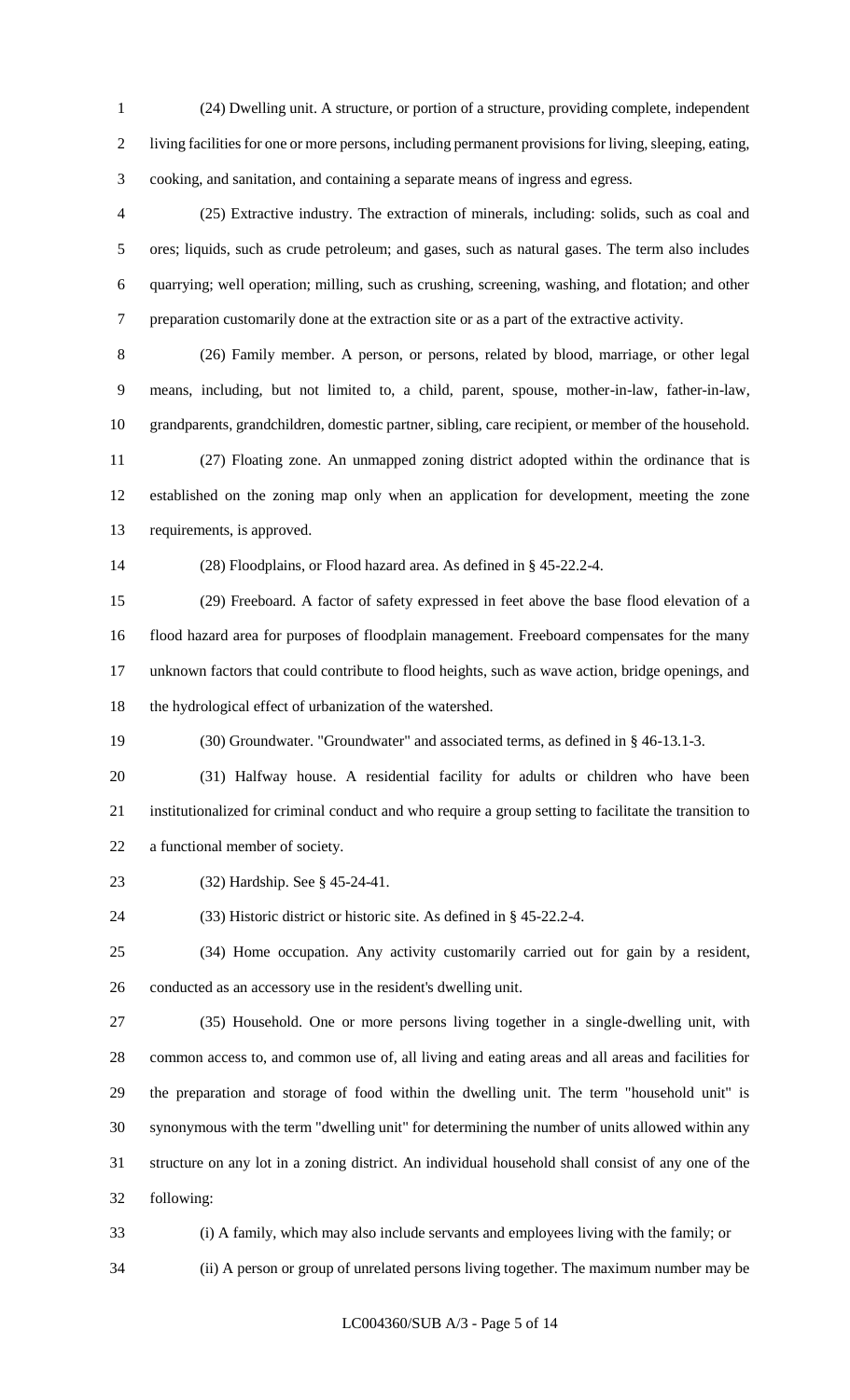set by local ordinance, but this maximum shall not be less than three (3).

 (36) Incentive zoning. The process whereby the local authority may grant additional development capacity in exchange for the developer's provision of a public benefit or amenity as specified in local ordinances.

 (37) Infrastructure. Facilities and services needed to sustain residential, commercial, industrial, institutional, and other activities.

 (38) Land-development project. A project in which one or more lots, tracts, or parcels of land are developed or redeveloped as a coordinated site for one or more uses, units, or structures, including, but not limited to, planned development or cluster development for residential, commercial, institutional, recreational, open space, or mixed uses as provided in the zoning ordinance.

(39) Lot. Either:

 (i) The basic development unit for determination of lot area, depth, and other dimensional regulations; or

 (ii) A parcel of land whose boundaries have been established by some legal instrument, such as a recorded deed or recorded map, and that is recognized as a separate legal entity for purposes of transfer of title.

 (40) Lot area. The total area within the boundaries of a lot, excluding any street right-of-way, usually reported in acres or square feet.

 (41) Lot area, minimum. The smallest land area established by the local zoning ordinance upon which a use, building, or structure may be located in a particular zoning district.

 (42) Lot building coverage. That portion of the lot that is, or may be, covered by buildings and accessory buildings.

 (43) Lot depth. The distance measured from the front lot line to the rear lot line. For lots where the front and rear lot lines are not parallel, the lot depth is an average of the depth.

 (44) Lot frontage. That portion of a lot abutting a street. A zoning ordinance shall specify how noncontiguous frontage will be considered with regard to minimum frontage requirements.

 (45) Lot line. A line of record, bounding a lot, that divides one lot from another lot or from a public or private street or any other public or private space and shall include:

 (i) Front: the lot line separating a lot from a street right-of-way. A zoning ordinance shall specify the method to be used to determine the front lot line on lots fronting on more than one street, for example, corner and through lots;

 (ii) Rear: the lot line opposite and most distant from the front lot line, or in the case of triangular or otherwise irregularly shaped lots, an assumed line at least ten feet (10') in length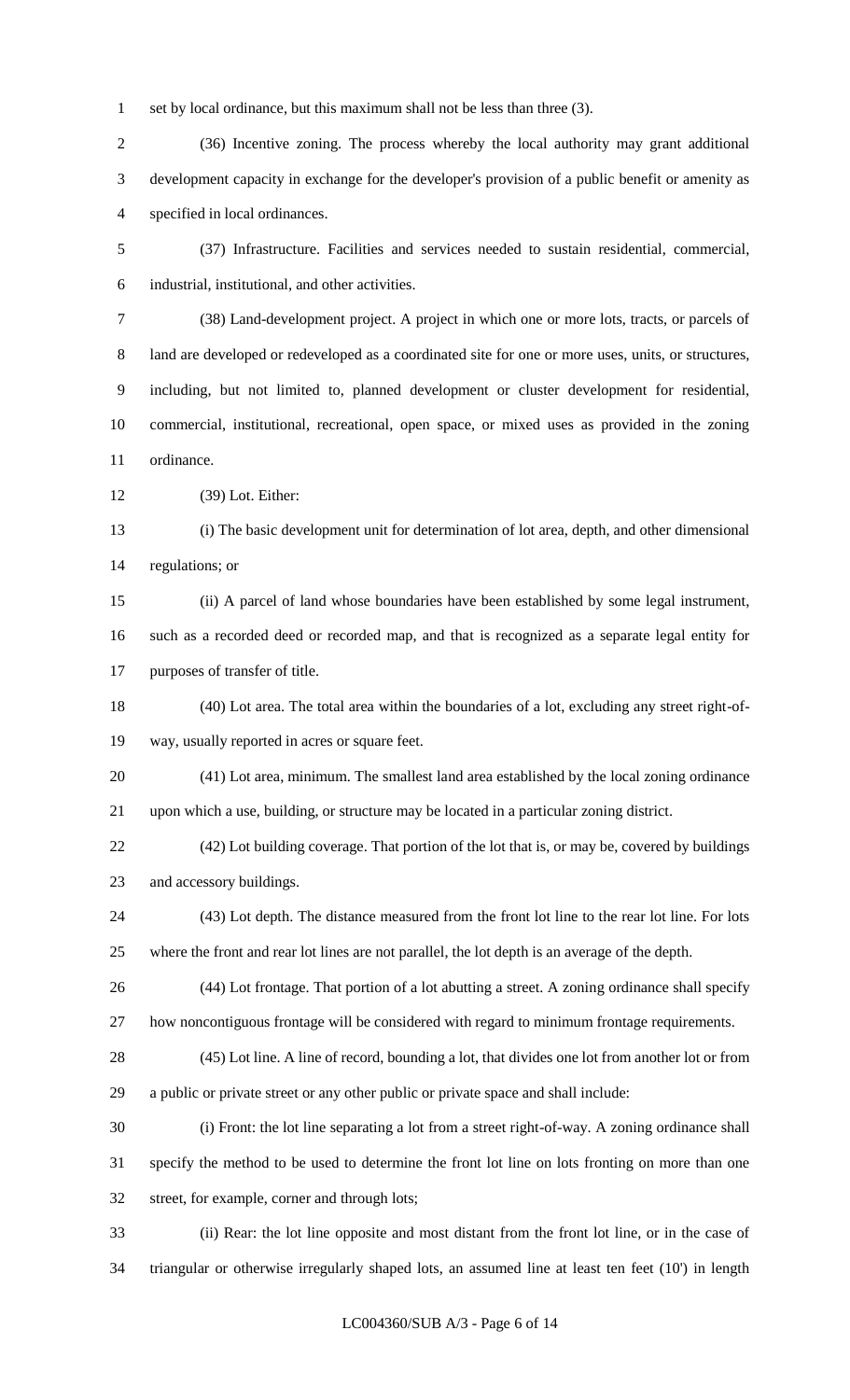- entirely within the lot, parallel to and at a maximum distance from, the front lot line; and
- (iii) Side: any lot line other than a front or rear lot line. On a corner lot, a side lot line may be a street lot line, depending on requirements of the local zoning ordinance.
- (46) Lot size, minimum. Shall have the same meaning as "minimum lot area" defined herein.
- (47) Lot, through. A lot that fronts upon two (2) parallel streets, or that fronts upon two (2) streets that do not intersect at the boundaries of the lot.
	-

 (48) Lot width. The horizontal distance between the side lines of a lot measured at right angles to its depth along a straight line parallel to the front lot line at the minimum front setback line.

(49) Mere inconvenience. See § 45-24-41.

(50) Mixed use. A mixture of land uses within a single development, building, or tract.

 (51) Modification. Permission granted and administered by the zoning enforcement officer of the city or town, and pursuant to the provisions of this chapter to grant a dimensional variance other than lot area requirements from the zoning ordinance to a limited degree as determined by 16 the zoning ordinance of the city or town, but not to exceed twenty-five percent (25%) of each of the applicable dimensional requirements.

 (52) Nonconformance. A building, structure, or parcel of land, or use thereof, lawfully existing at the time of the adoption or amendment of a zoning ordinance and not in conformity with the provisions of that ordinance or amendment. Nonconformance is of only two (2) types:

 (i) Nonconforming by use: a lawfully established use of land, building, or structure that is not a permitted use in that zoning district. A building or structure containing more dwelling units than are permitted by the use regulations of a zoning ordinance is nonconformity by use; or

 (ii) Nonconforming by dimension: a building, structure, or parcel of land not in compliance with the dimensional regulations of the zoning ordinance. Dimensional regulations include all regulations of the zoning ordinance, other than those pertaining to the permitted uses. A building or structure containing more dwelling units than are permitted by the use regulations of a zoning ordinance is nonconforming by use; a building or structure containing a permitted number of dwelling units by the use regulations of the zoning ordinance, but not meeting the lot area per dwelling unit regulations, is nonconforming by dimension.

 (53) Overlay district. A district established in a zoning ordinance that is superimposed on one or more districts or parts of districts. The standards and requirements associated with an overlay district may be more or less restrictive than those in the underlying districts consistent with other applicable state and federal laws.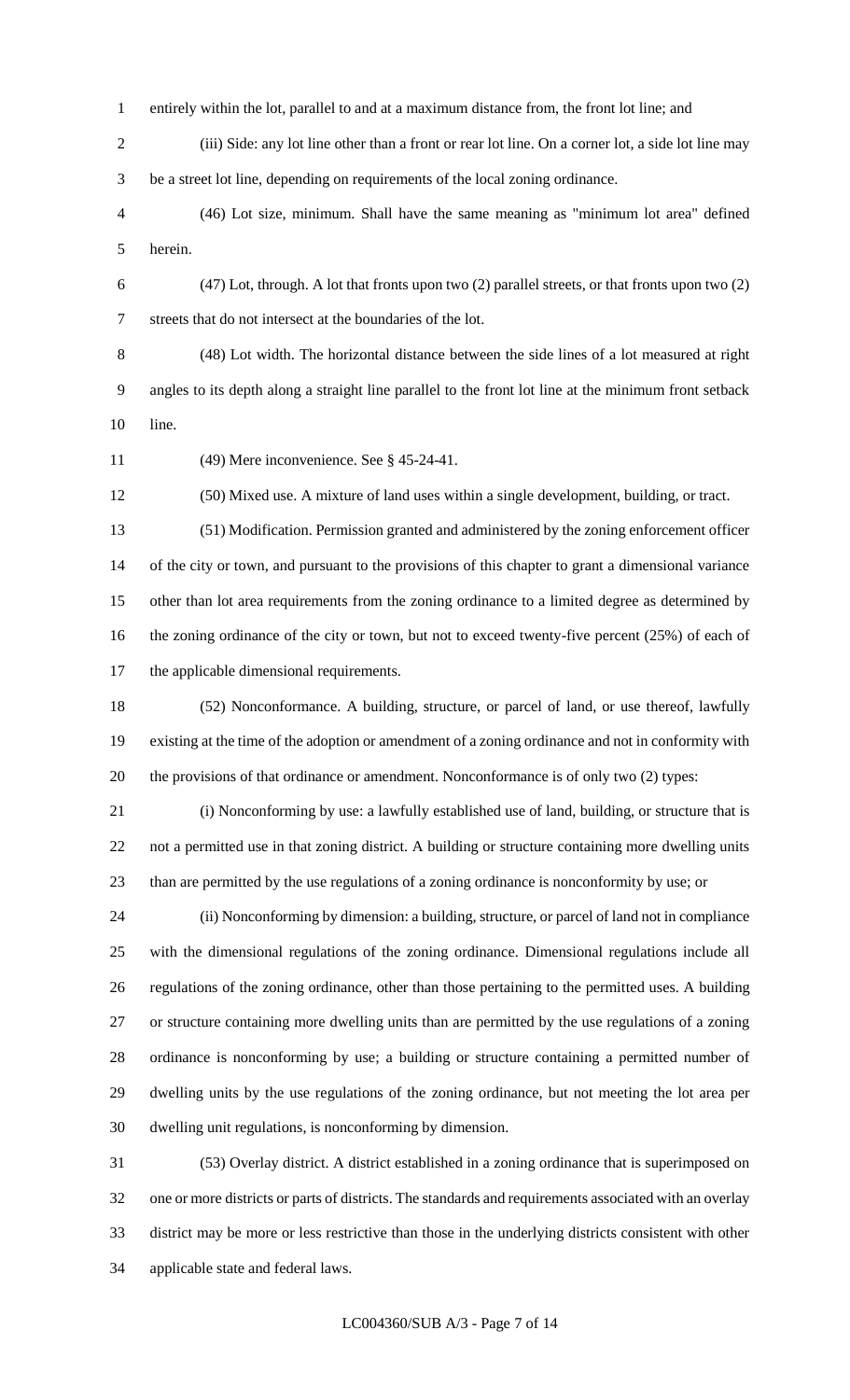(54) Performance standards. A set of criteria or limits relating to elements that a particular use or process must either meet or may not exceed. (55) Permitted use. A use by right that is specifically authorized in a particular zoning district. (56) Planned development. A "land-development project," as defined in subsection (38), and developed according to plan as a single entity and containing one or more structures or uses with appurtenant common areas. (57) Plant agriculture. The growing of plants for food or fiber, to sell or consume. (58) Preapplication conference. A review meeting of a proposed development held between applicants and reviewing agencies as permitted by law and municipal ordinance, before formal submission of an application for a permit or for development approval. (59) Setback line or lines. A line, or lines, parallel to a lot line at the minimum distance of the required setback for the zoning district in which the lot is located that establishes the area within which the principal structure must be erected or placed. (60) Site plan. The development plan for one or more lots on which is shown the existing and/or the proposed conditions of the lot. (61) Slope of land. The grade, pitch, rise, or incline of the topographic landform or surface of the ground. (62) Special use. A regulated use that is permitted pursuant to the special-use permit issued by the authorized governmental entity, pursuant to § 45-24-42. Formerly referred to as a special exception. (63) Structure. A combination of materials to form a construction for use, occupancy, or ornamentation, whether installed on, above, or below the surface of land or water. (64) Substandard lot of record. Any lot lawfully existing at the time of adoption or amendment of a zoning ordinance and not in conformance with the dimensional or area provisions of that ordinance. (65) Use. The purpose or activity for which land or buildings are designed, arranged, or intended, or for which land or buildings are occupied or maintained. (66) Variance. Permission to depart from the literal requirements of a zoning ordinance. An authorization for the construction or maintenance of a building or structure, or for the establishment or maintenance of a use of land, that is prohibited by a zoning ordinance. There are only two (2) categories of variance, a use variance or a dimensional variance. (i) Use variance. Permission to depart from the use requirements of a zoning ordinance

where the applicant for the requested variance has shown by evidence upon the record that the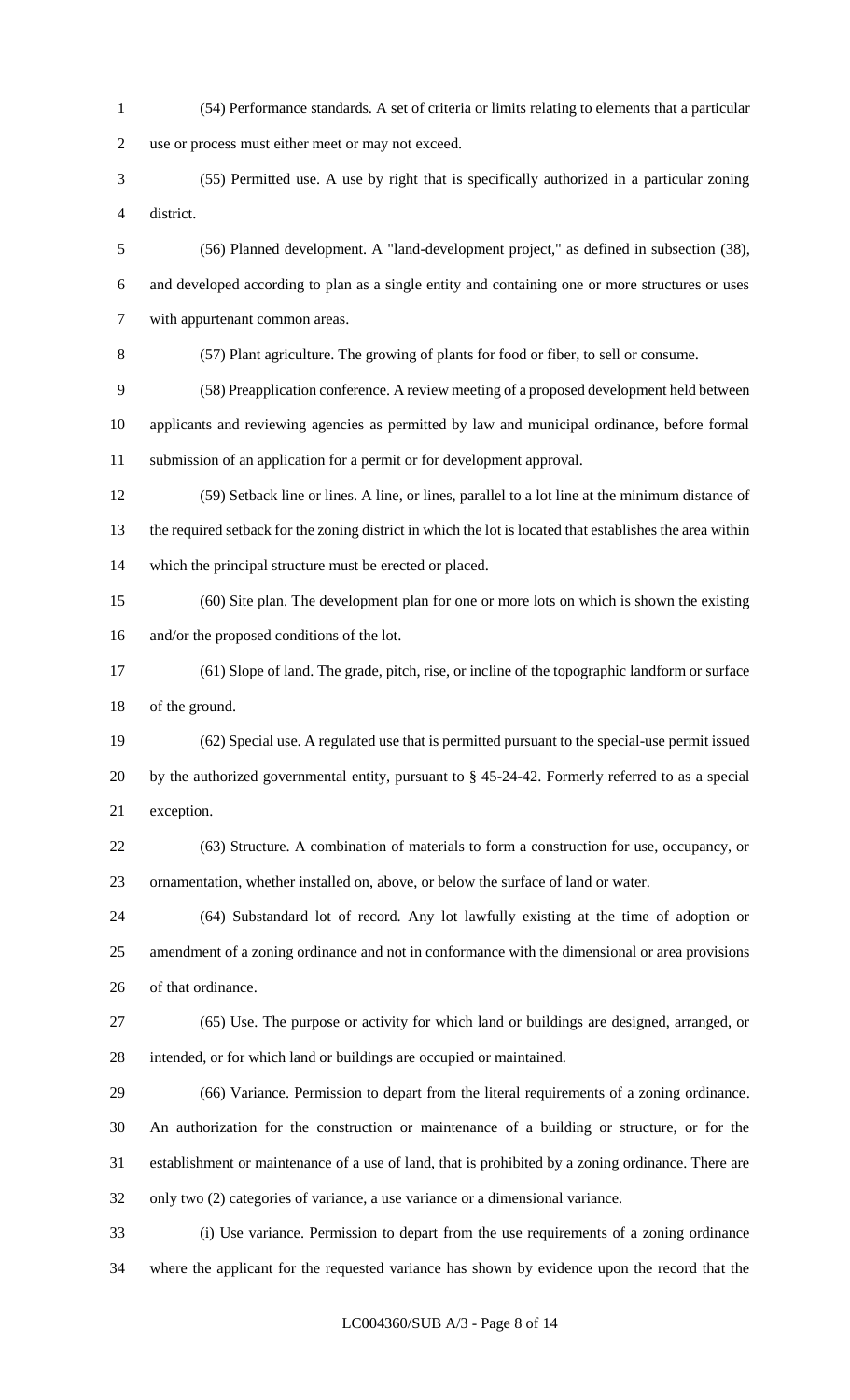subject land or structure cannot yield any beneficial use if it is to conform to the provisions of the

zoning ordinance.

 (ii) Dimensional variance. Permission to depart from the dimensional requirements of a zoning ordinance, where the applicant for the requested relief has shown, by evidence upon the record, that there is no other reasonable alternative way to enjoy a legally permitted beneficial use of the subject property unless granted the requested relief from the dimensional regulations. However, the fact that a use may be more profitable or that a structure may be more valuable after the relief is granted are not grounds for relief.

(67) Waters. As defined in § 46-12-1(23).

(68) Wetland, coastal. As defined in § 45-22.2-4.

(69) Wetland, freshwater. As defined in § 2-1-20.

 (70) Zoning certificate. A document signed by the zoning-enforcement officer, as required in the zoning ordinance, that acknowledges that a use, structure, building, or lot either complies with, or is legally nonconforming to, the provisions of the municipal zoning ordinance or is an authorized variance or modification therefrom.

 (71) Zoning map. The map, or maps, that are a part of the zoning ordinance and that delineate the boundaries of all mapped zoning districts within the physical boundary of the city or town.

 (72) Zoning ordinance. An ordinance enacted by the legislative body of the city or town pursuant to this chapter and in the manner providing for the adoption of ordinances in the city or town's legislative or home rule charter, if any, that establish regulations and standards relating to the nature and extent of uses of land and structures; that is consistent with the comprehensive plan of the city or town as defined in chapter 22.2 of this title; that includes a zoning map; and that complies with the provisions of this chapter.

 (73) Zoning-use district. The basic unit in zoning, either mapped or unmapped, to which a uniform set of regulations applies, or a uniform set of regulations for a specified use. Zoning-use districts include, but are not limited to: agricultural, commercial, industrial, institutional, open space, and residential. Each district may include sub-districts. Districts may be combined.

#### **45-24-37. General provisions -- Permitted uses.**

 (a) The zoning ordinance shall provide a listing of all land uses and/or performance standards for uses that are permitted within the zoning use districts of the municipality.

 (b) Notwithstanding any other provision of this chapter, the following uses are permitted uses within all residential zoning use districts of a municipality and all industrial and commercial zoning use districts except where residential use is prohibited for public health or safety reasons: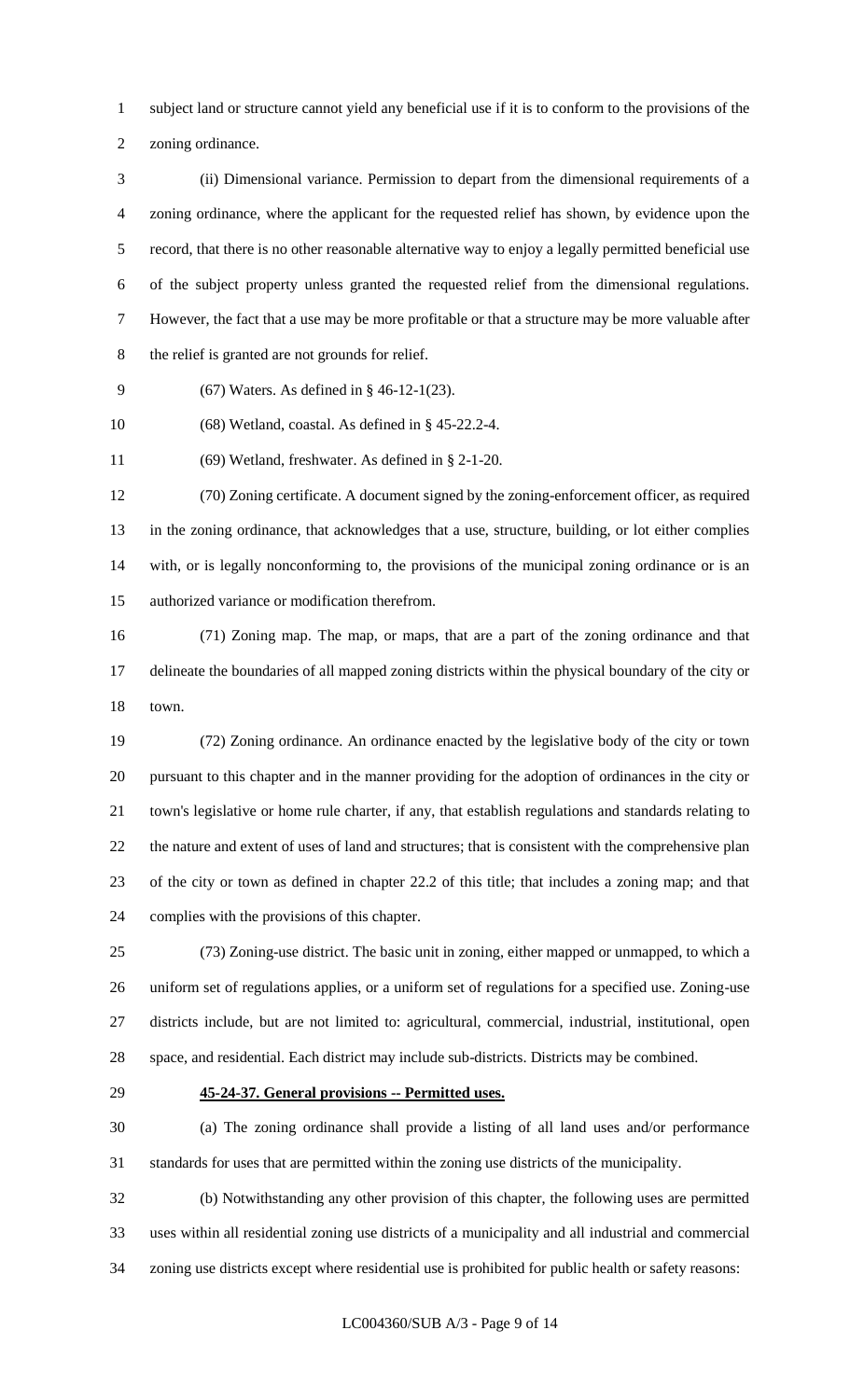- 1 (1) Households;
- 
- (2) Community residences; and
- (3) Family daycare homes.

 (c) Any time a building or other structure used for residential purposes, or a portion of a building containing residential units, is rendered uninhabitable by virtue of a casualty such as fire or flood, the owner of the property is allowed to park, temporarily, mobile and manufactured home, or homes, as the need may be, elsewhere upon the land, for use and occupancy of the former occupants for a period of up to twelve (12) months, or until the building or structure is rehabilitated and otherwise made fit for occupancy. The property owner, or a properly designated agent of the owner, is only allowed to cause the mobile and manufactured home, or homes, to remain temporarily upon the land by making timely application to the local building official for the purposes of obtaining the necessary permits to repair or rebuild the structure.

 (d) Notwithstanding any other provision of this chapter, appropriate access for people with disabilities to residential structures is allowed as a reasonable accommodation for any person(s) residing, or intending to reside, in the residential structure.

16 (e) Notwithstanding any other provision of this chapter, an accessory family dwelling unit 17 in an owner-occupied, single-family residence that complies with §§ 45-24-31 and 45-24-73 shall be permitted as a reasonable accommodation for family members with disabilities or who are sixty-19 two (62) years of age or older, or to accommodate other family members. The appearance of the 20 structure shall remain that of a single-family residence and there shall be an internal means of egress 21 between the principal unit and the accessory family dwelling unit. If possible, no additional exterior 22 entrances should be added. Where additional entrance is required, placement should generally be 23 in the rear or side of the structure. When the structure is serviced by an individual sewage disposal system, the applicant shall have the existing or any new system approved by the department of 25 environmental management. The zoning enforcement officer shall require that a declaration of the accessory family dwelling unit for the family member, or members, and its restrictions be recorded 27 in the land evidence records and filed with the zoning enforcement officer and the building official. 28 Once the family members with disabilities or who are sixty-two (62) years of age or older, or any 29 other family member, no longer reside(s) in the premises on a permanent basis, or the title is transferred, the property owner shall notify the zoning official in writing, and the accessory family dwelling unit shall no longer be permitted, unless there is a subsequent, valid application.

 (f) When used in this section the terms "people with disabilities" or "member, or members, with disabilities" means a person(s) who has a physical or mental impairment that substantially limits one or more major life activities, as defined in § 42-87-1(7).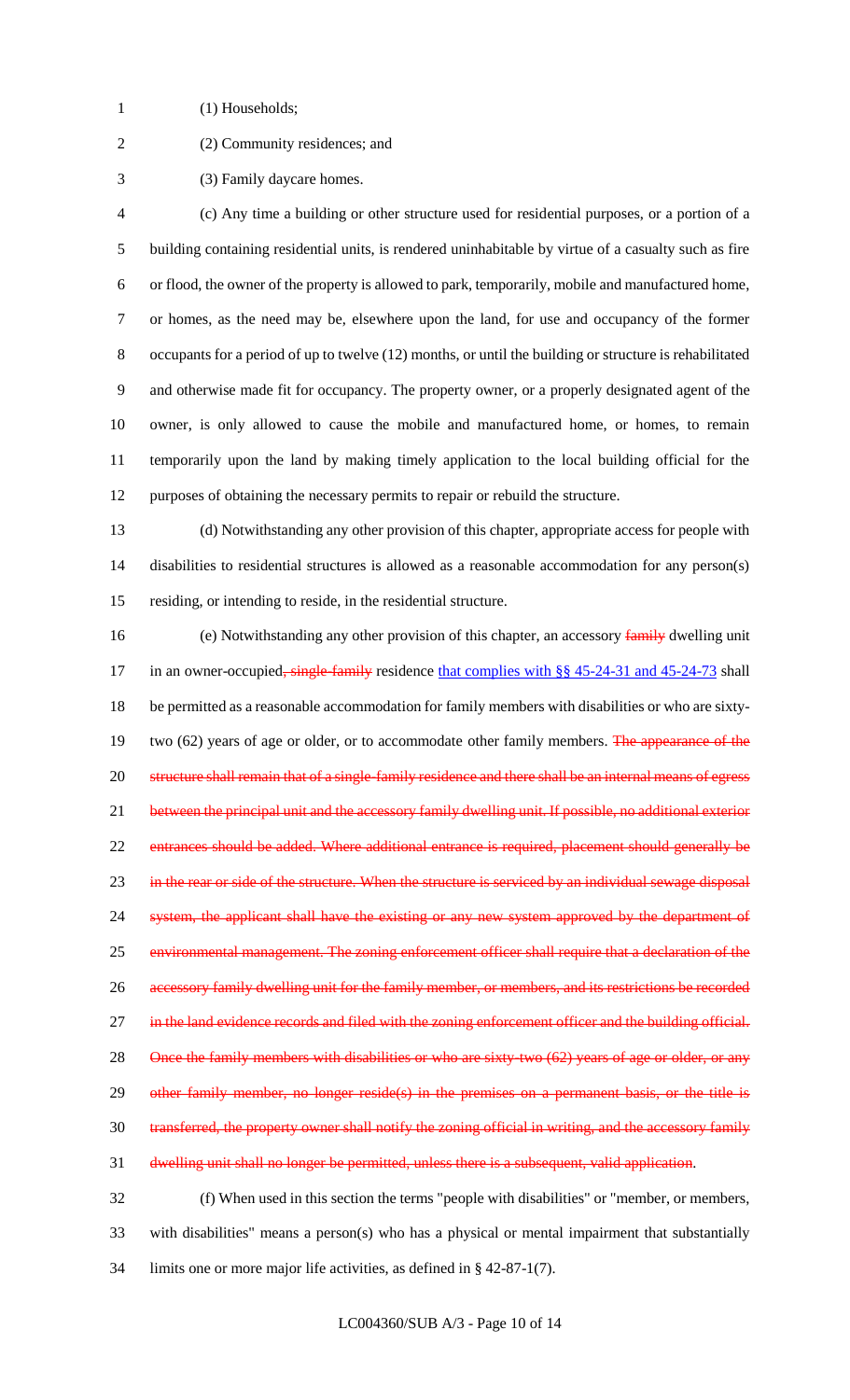(g) Notwithstanding any other provisions of this chapter, plant agriculture is a permitted use within all zoning districts of a municipality, including all industrial and commercial zoning districts, except where prohibited for public health or safety reasons or the protection of wildlife habitat. SECTION 2. Chapter 45-24 of the General Laws entitled "Zoning Ordinances" are hereby amended by adding thereto the following sections: **45-24-73. Consistent statewide treatment of accessory dwelling units required.** (a) Any municipality which chooses to permit accessory dwelling units (ADUs) within the municipality, shall not impose any excessive restrictions on accessory dwelling units (ADUs). 10 More specifically, a municipality which permits ADUs shall not: (1) Restrict tenants based on familial relationship or age unless such restriction is necessary 12 to comply with the terms of the federal subsidy related to affordability; (2) Charge unique or unreasonable application fees for the creation of an ADU; 14 (3) Require infrastructure improvements, including, but not limited to, separate water or sewer service lines or expanded septic system capacity, provided, however, municipalities may 16 require modification required for compliance under state law or regulation; (4) Discriminate against populations protected under state and federal fair housing laws; (5) Impose unreasonable dimensional requirements on ADUs that effectively preclude their 19 development or utilization; (6) Require a larger minimum lot size for a property with an ADU over that required for a 21 property without an ADU in the same zone; (7) Require more than one parking space beyond what is already required for the primary use; or 24 (8) Limit ADUs to lots with pre-existing homes; provided, a municipality shall allow ADUs as part of applications for new primary dwelling units or subdivisions. 26 (b) To further enable the use of ADUs and to remove barriers to utilization, municipalities may allow ADUs in primary or accessory structures that are lawfully established pre-existing non-28 conforming through a special use permit and not require a variance, notwithstanding any provision 29 of this chapter to the contrary that would require a variance. (c) Private restrictions on ADUs imposed by condominium associations, homeowner associations, or similar residential property governing bodies, which conflict with the provisions 32 of this section or the definition of an ADU as set forth in § 45-24-31, shall be void as against public policy. Provided, however, if ADU's are allowed by condominium association covenants, 34 homeowner association covenants, or similar residential property governing bodies, they shall be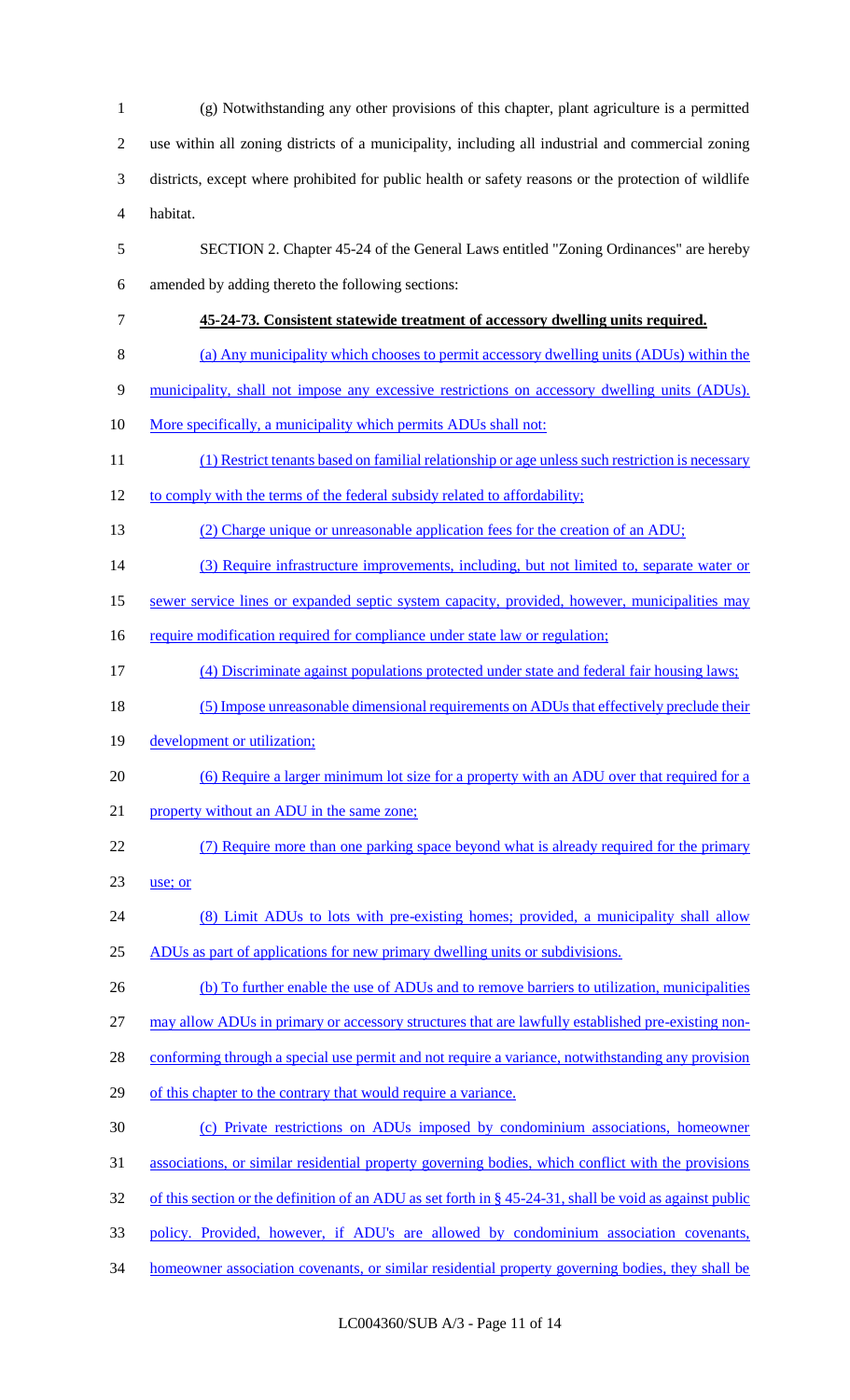- deemed in compliance with this subsection.
- 2 (d) The development of ADUs shall not be restricted by any locally adopted ordinance or policy that places a limit or moratorium on the development of residential units in land zoned for residential use. **45-24-74. Additional zoning provisions for applications for accessory dwelling units.** (a) Applications for ADUs that are not part of a larger development proposal shall be 7 reviewed through an administrative officer or development plan review process. They shall not, by themselves, be reviewed as minor land development, major land development, or special use permits. (b) ADUs shall be a permitted use in any residential district with a minimum lot size of 11 twenty thousand square feet (20,000 sq. ft.) or more, and where the proposed ADU is located within the existing footprint of the primary structure or existing secondary attached or detached structure 13 and does not expand the footprint of the structure. 14 (c) Municipalities may utilize a unified development review process for any application that includes ADUs, regardless of whether a city or town has opted into the current unified 16 development review statute. (d) As part of the approval process, municipalities may exempt ADUs from all or part of 18 utility assessment and/or tie in fees. **45-24-75. Accessory dwelling units which may be counted towards low- and moderate-income housing.** (a) Accessory dwelling units may be counted towards meeting a municipality's affordable 22 housing goals pursuant to chapter 53 of title 45, and may be counted towards the ten percent (10%) of the year-round housing units reported in the census as required by § 45-53-4, if the tenant of the 24 unit has a one year lease and the following conditions are met: (1) The ADU is occupied by a household whose income does not exceed eighty percent (80%) of the area median income (AMI), adjusted for family size, as determined and certified by the selected approved monitoring agent; or (2) The ADU is leased to a household utilizing a publicly subsidized rental assistance voucher which limits income to no more than eighty percent (80%) of the AMI, evidence of which is provided to the selected approved monitoring agent; and (3) The cost of rent, heat, and utilities other than telephone, cable and internet, based on 32 the number of the bedrooms in the unit does not exceed thirty percent (30%) of the gross annual household income for a household with eighty percent (80%) or less of area median income, 34 adjusted for family size as certified by the selected approved monitoring agent.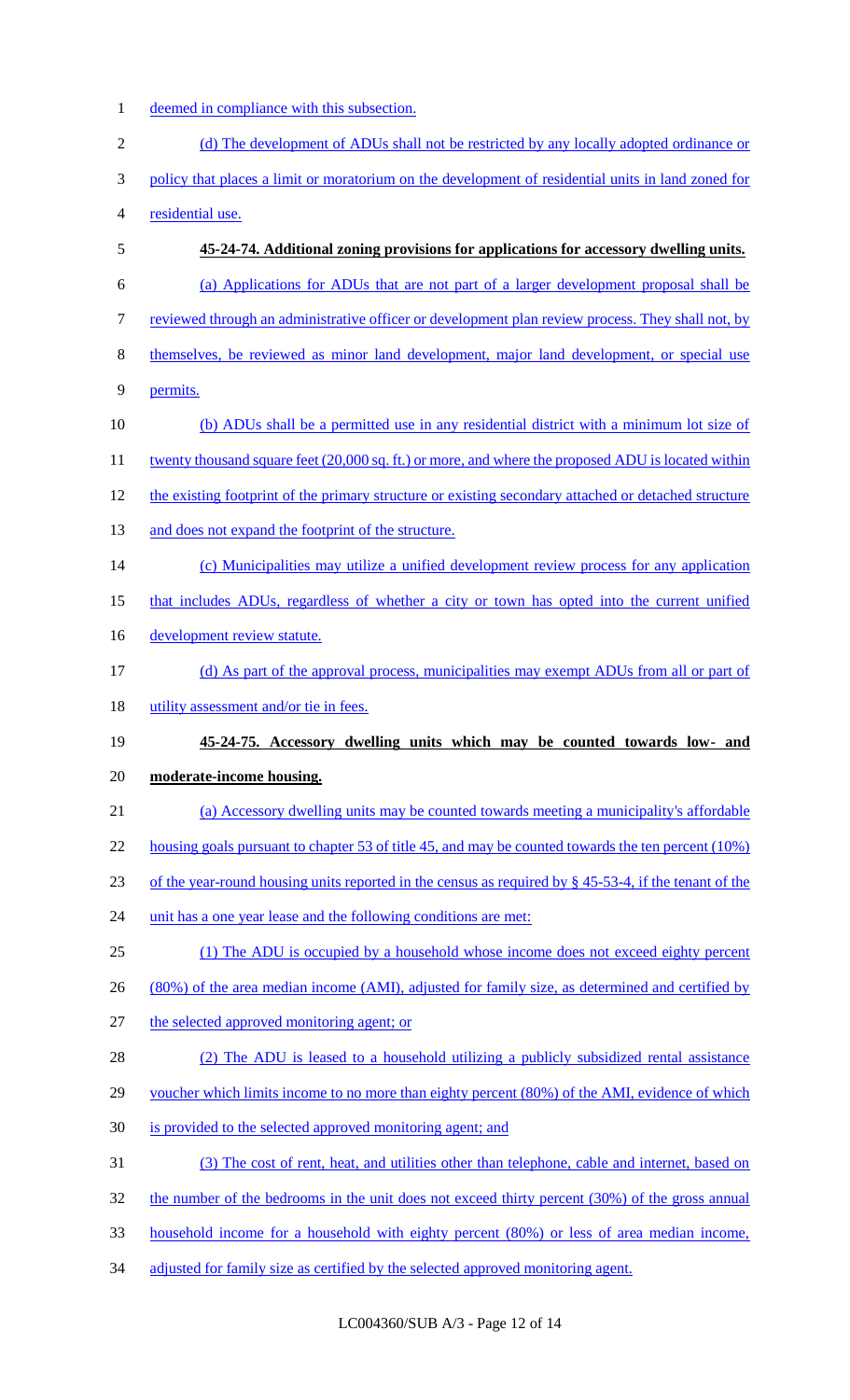| $\mathbf{1}$   | (b) Accessory dwelling units eligible to be counted toward a community's affordable                     |
|----------------|---------------------------------------------------------------------------------------------------------|
| $\mathbf{2}$   | housing goal under this section shall be counted as one-half (0.5) units each in every year for which   |
| $\mathfrak{Z}$ | <u>documentation required to establish eligibility under subsection (a) of this section is provided</u> |
| 4              | annually to Rhode Island housing by the selected approved monitoring agent.                             |
| 5              | (c) Notwithstanding subsection (a) of this section, an accessory dwelling unit may not be               |
| 6              | counted toward meeting a municipality's affordable housing goal if the tenant is a claimed              |
| 7              | dependent on another individual's most recent tax filing unless one or more of the following applies:   |
| $8\,$          | (1) The claimed individual is an adult dependent receiving Supplemental Security Income                 |
| 9              | (SSI) or Social Security Disability Income; or                                                          |
| 10             | (2) The claimed individual has documentation from a licensed medical professional                       |
| 11             | certifying to the claimed individual's disability status; or                                            |
| 12             | (3) The claimed individual is a person with a developmental disability as defined in $\S$ 40.1-         |
| 13             | $1 - 8.1.$                                                                                              |
| 14             | (d) ADUs serving eligible households as described in subsections (a) or (b) of this section             |
| 15             | shall be included in the next annual count of low- and moderate-income units following submittal        |
|                |                                                                                                         |
| 16             | of eligibility documentation to Rhode Island housing at one-half (0.5) units each.                      |
| 17             | 45-24-76. Accessory dwelling units annual reporting.                                                    |
| 18             | (a) Each municipality within the state shall furnish to the division of statewide planning              |
| 19             | information on:                                                                                         |
| 20             | (1) Any ordinances enacted related to accessory dwelling units, including those that                    |
| 21             | implement this section of law during the previous calendar year;                                        |
| 22             | (2) All accessory dwelling units permitted during each of the two (2) previous calendar                 |
| 23             | years; and                                                                                              |
| 24             | (3) All accessory dwelling units issued a certificate of occupancy during each of the two               |
| 25             | (2) previous calendar years.                                                                            |
| 26             | (b) Municipalities shall provide the information in subsection (a) of this section annually             |
| 27             | by February 1. Statewide planning shall produce an annual report of municipal activity related to       |
| 28             | accessory dwelling units, with the information identified in subsection (a) of this section on a        |
| 29             | statewide basis and disaggregated by municipality and shall provide a copy of the report to the         |
| 30             | speaker of the house, the president of the senate and the secretary of housing by March 1.              |

LC004360/SUB A/3 ========

 $=$